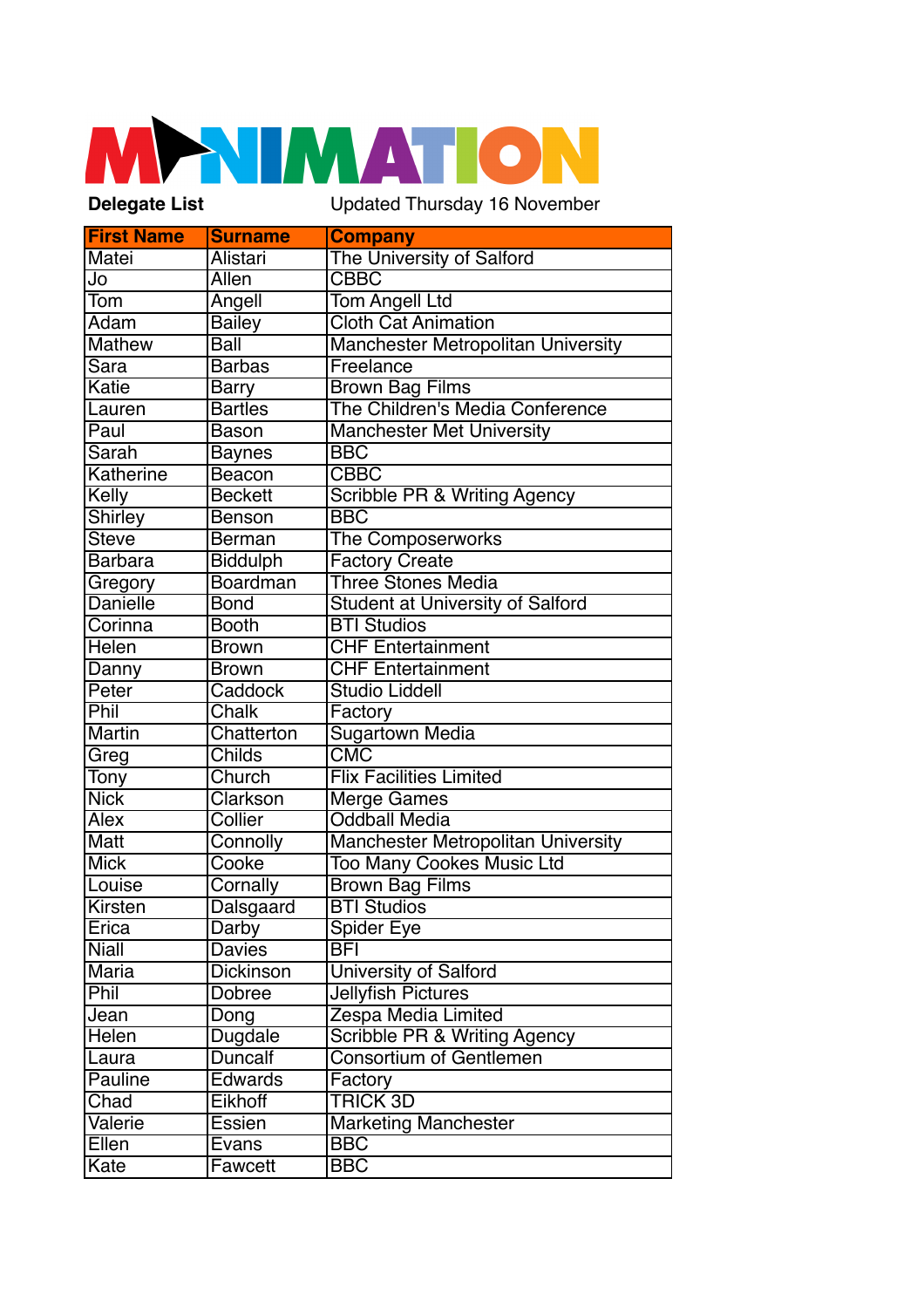| <b>Chris</b>   | Fenna            | <b>CHF Entertainment</b>           |
|----------------|------------------|------------------------------------|
| Tony           | Garth            | <b>CHF Entertainment</b>           |
| <b>Nick</b>    | Hall             | <b>CBeebies</b>                    |
| Christopher    | Halliday         | <b>British Film Institute</b>      |
| Elena          | <b>Hamilton</b>  | <b>University of Salford</b>       |
| <b>Bradley</b> | <b>Harris</b>    | <b>Silo Black Games</b>            |
| Stuart         | Harrison         | <b>Fun Crew</b>                    |
| Rowena         | Headley          | University of Salford              |
| <b>Adrian</b>  | Healey           | The Manchester Growth Company      |
| <b>Mikael</b>  | <b>Hellberg</b>  | <b>Access Creative College</b>     |
| <b>Beth</b>    | <b>Hewitt</b>    | University of Salford              |
| <b>Stephen</b> | Hey              | <b>Stephen Hey</b>                 |
| Susan          | Higginson        | <b>8th Day Productions</b>         |
| Mole           | Hill             | CoG                                |
| Dominic        | <b>Hood</b>      | <b>Sumo Digital</b>                |
| Keith          | Hopwood          | <b>Pluto Entertainments Ltd</b>    |
| Helen          | <b>Howells</b>   | <b>HoHo Entertainment</b>          |
| <b>Tony</b>    | <b>Humphreys</b> | Department for International Trade |
| Georgina       | Hurcombe         | <b>Lovelove Films</b>              |
| Oliver         | <b>Hyatt</b>     | Blue-Zoo                           |
| Jane           | <b>Hyndman</b>   | <b>Compact Media</b>               |
| Emma           | Irwin            | <b>Hackthorn Innovation</b>        |
| Paul           | James            | <b>Wafer Audio Ltd</b>             |
| Jenny          | Johnstone        | <b>CHF Entertainment</b>           |
| Daniel         | Jolly            |                                    |
| Tom            | Jordan           | The Children's Media Conference    |
| Jessica        | Kennedy          | Nickelodeon UK                     |
| James          | Kerr             | <b>Kerrupt Animation</b>           |
| Oskars         | Killo            | <b>BTI Studios</b>                 |
| Reza           | Kio              | A.D.E.                             |
| Jayne          | <b>Kirkham</b>   | Freelance                          |
| John           | <b>Knowles</b>   | <b>BBC</b>                         |
| Remy           | Labaki           | Hey Daisy Moon productions         |
| Erica          | Lack             | <b>Brown Bag Films UK</b>          |
| Abdul          | Latif            | <b>MIDAS</b>                       |
| James          | Lawson           | The University of Salford          |
| Sarah          | Legg             | <b>CBeebies</b>                    |
| Tracy          | Liddell          | <b>Studio Liddell</b>              |
| Kathy          | Loizou           | The Children's Media Conference    |
| Andrew         | Lord             | <b>Flipbook Ltd</b>                |
| Damien         | Lynch            | dock10                             |
| lan            | Mackinnon        | <b>Mackinnon &amp; Saunders</b>    |
| Rose           | <b>Marley</b>    | <b>SharpFutures Manchester CIC</b> |
| Lewis          | Marsh            | <b>SharpFutures</b>                |
| Fiona          | <b>McGarva</b>   | <b>Sundae Communications</b>       |
| Sarah          | <b>McQuire</b>   | <b>Brown Bag Films UK</b>          |
| Andy           | Miah             | University of Salford              |
| Sara           | <b>Mullock</b>   | <b>Mackinnon &amp; Saunders</b>    |
| Aisha          | Naushahi         | <b>Salford University</b>          |
| Alison         | Norrington       | storycentral                       |
|                |                  |                                    |